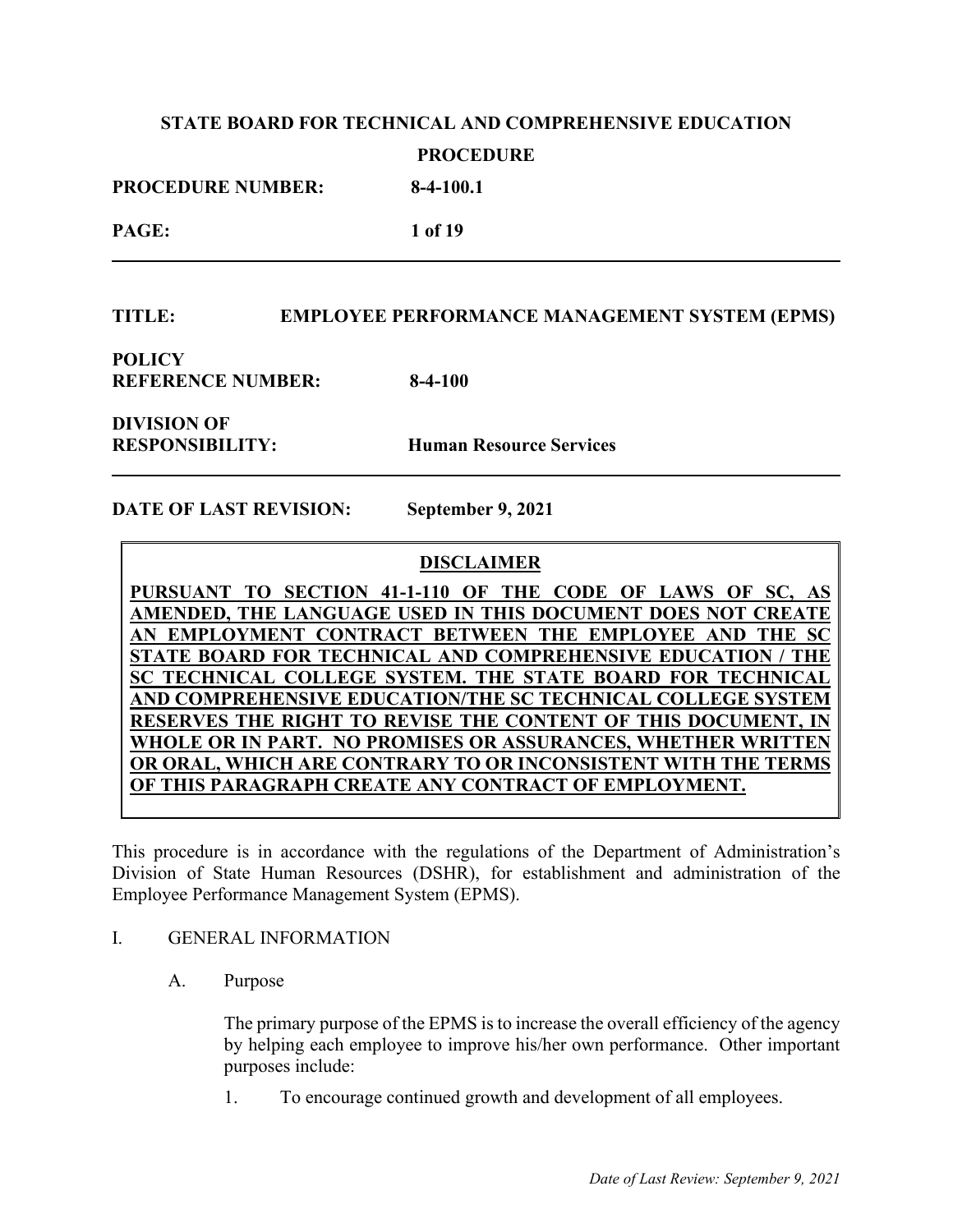|                 | <b>PROCEDURE NUMBER:</b><br>$8-4-100.1$                                                                                                                                                                                                                                                                                                                      |
|-----------------|--------------------------------------------------------------------------------------------------------------------------------------------------------------------------------------------------------------------------------------------------------------------------------------------------------------------------------------------------------------|
| PAGE:           | 2 of 19                                                                                                                                                                                                                                                                                                                                                      |
|                 | 2.<br>To identify employees who have potential for promotion.                                                                                                                                                                                                                                                                                                |
|                 | 3.<br>To provide information to employees, supervisors, and managers to use in<br>making work-related decisions.                                                                                                                                                                                                                                             |
|                 | To assist management in assigning work and delegating responsibility<br>4.<br>based on a mutual understanding of the employee's skills and abilities.                                                                                                                                                                                                        |
|                 | 5.<br>enhance other Human Resource Management administration<br>To<br>components such as selection and classification.                                                                                                                                                                                                                                       |
|                 | 6.<br>To provide an accurate and objective method for evaluating employee<br>performance.                                                                                                                                                                                                                                                                    |
|                 | 7.<br>To provide documentation to support recommendations for salary increases,<br>promotions, reassignments, demotions, and terminations.                                                                                                                                                                                                                   |
|                 | To maintain a documented history of the employee's performance.<br>8.                                                                                                                                                                                                                                                                                        |
|                 | 9.<br>To recognize employee strengths and identify training needs.                                                                                                                                                                                                                                                                                           |
| <b>B.</b>       | <b>Employees to be Appraised</b>                                                                                                                                                                                                                                                                                                                             |
|                 | All non-faculty employees (excluding presidents) who occupy FTE positions shall<br>have his/her performance evaluated in accordance with the EPMS program.                                                                                                                                                                                                   |
|                 | The provisions of this procedure address the appraisal process of both probationary<br>and covered employees. Although not mentioned specifically in this procedure,<br>employees exempt from coverage under the State Employee Grievance Procedure<br>Act shall also be given annual performance appraisals (with the exception of<br>temporary employees). |
|                 | Temporary grant and time-limited project employees are not covered by EPMS but<br>they should receive regular performance feedback. The System Office/College may<br>use the EPMS to provide feedback.                                                                                                                                                       |
| $\mathcal{C}$ . | Orientation and Training                                                                                                                                                                                                                                                                                                                                     |
|                 | Orientation on the EPMS for all employees of the South Carolina Technical College<br>System (SCTCS) is encouraged.                                                                                                                                                                                                                                           |
|                 | Supervisory employees should also receive training that will concentrate on the<br>criteria for evaluating the individuals he/she supervises.                                                                                                                                                                                                                |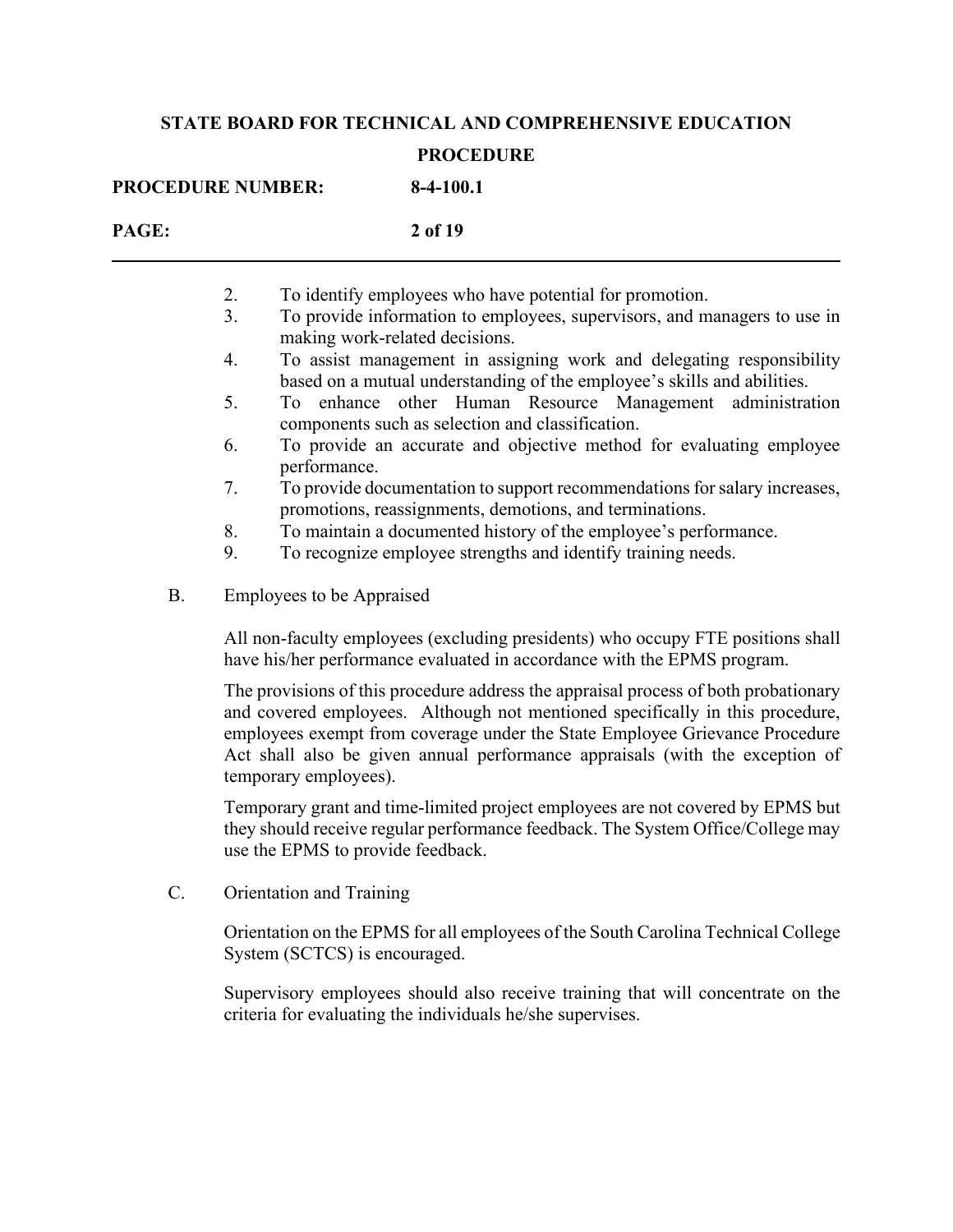| <b>PROCEDURE NUMBER:</b> | $8-4-100.1$ |
|--------------------------|-------------|
| PAGE:                    | 3 of 19     |

### D. Retention and Dissemination

All performance appraisal documents shall become a permanent part of the employee's official personnel record. The supervisor is encouraged to give the employee a copy of both the approved planning and appraisal documents at the time of discussion.

Upon request, however, the employee shall be furnished a copy of the performance appraisal document along with copies of the permanent attachments including the planning document and the final appraisal document. It is acceptable for the planning and appraisal documents to be created and maintained via a secure (password protected) electronic system. If such a system is used, approval through the system will be considered the required signature of the employee, Rating Officer, and Reviewing Officer, referenced throughout this procedure. Employees shall be able to view and print the approved documents.

#### E. Documentation

Only the standard State of South Carolina form or other DSHR approved document format shall be used for EPMS purposes.

### II. DEFINITIONS

#### A. Rating Officer

The Rating Officer is the employee's immediate supervisor. All planning documents and performance appraisals shall be written by the Rating Officer who has first-hand experience or knowledge of the work being performed. The Rating Officer is responsible for the overall performance appraisal and for providing the employee with ongoing feedback on the performance of his/her duties and responsibilities. It is mandatory for all Rating Officers to be evaluated on the timely completion of each employee's planning document and performance appraisal.

Before the Rating Officer reviews either the planning document or final appraisal with the employee, he/she must review the document with the Reviewing Officer (see Section II.B.). The Rating Officer will then schedule a conference for discussion of the document with the employee. Both the planning and appraisal document must bear the signature of the Rating Officer, the Reviewing Officer, and the employee (if possible). If an employee refuses to sign, notation should be made on the document of this fact. If possible, the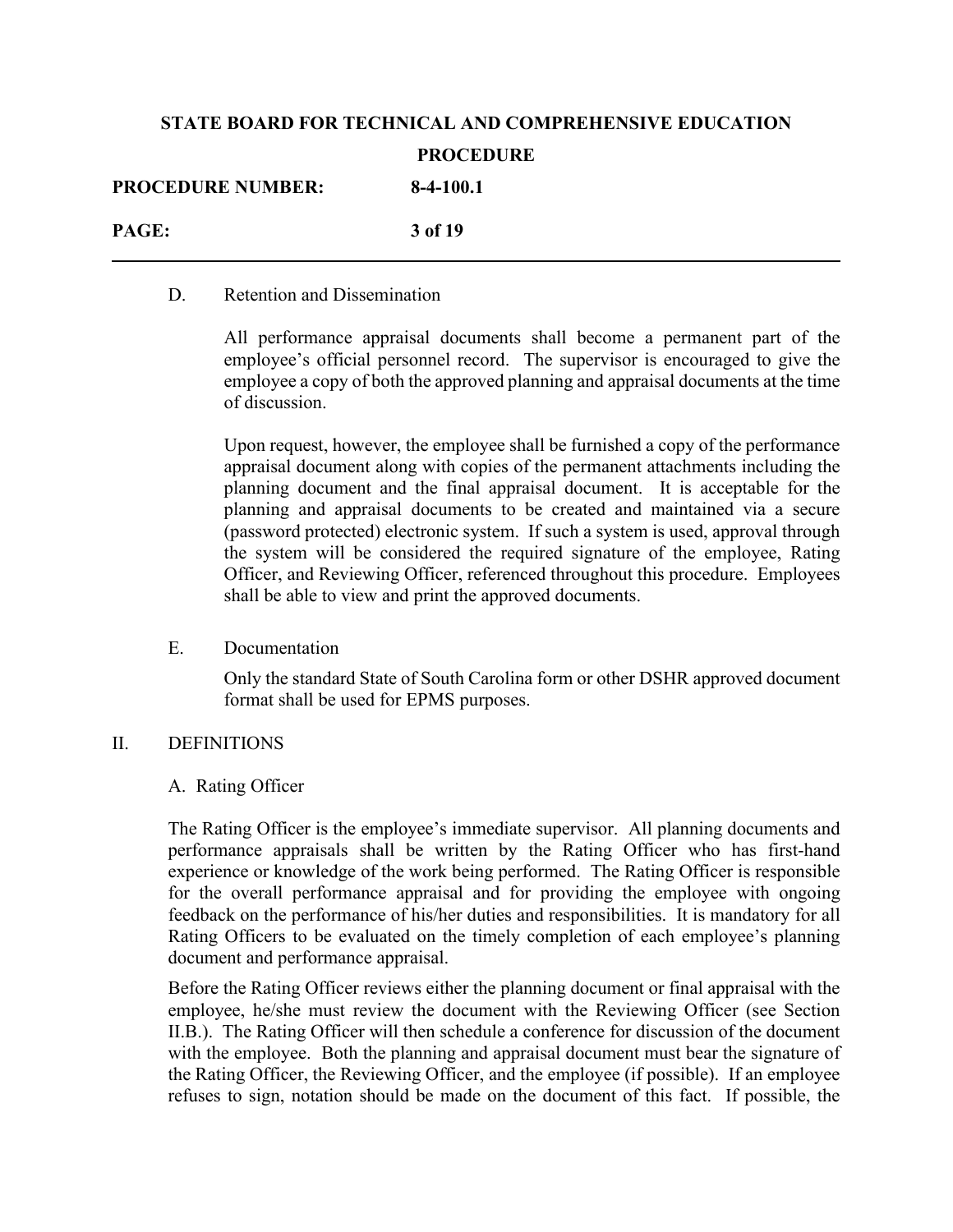| <b>PROCEDURE NUMBER:</b> | $8-4-100.1$ |
|--------------------------|-------------|
| <b>PAGE:</b>             | 4 of 19     |

notation shall be witnessed by one signature of the Reviewing Officer or an employee of equal or higher band than the Rating Officer.

The Rating Officer may solicit informal feedback from multiple sources relevant to assist in evaluating the employee. These sources should be identified to the employee in the employee's planning document.

### B. Reviewing Officer

The Reviewing Officer shall be the supervisor of the Rating Officer. The System/College President may designate additional levels of review. The Reviewing Officer is responsible for reviewing the planning document and performance appraisal developed by the Rating Officer<sup>[1](#page-3-0)</sup>. The Reviewing Officer may provide comment on the success criteria selected and the overall rating. If agreement cannot be reached between the Rating Officer and Reviewing Officer, the Reviewing Officer may not change the overall rating, except with approval of the System/College President before the appraisal is discussed with the employee.

### C. Universal Performance Appraisal (UPA) Date

Each College has the option to implement a UPA date to plan and appraise employee performance annually. A UPA program permits the performance appraisals and planning documents for all non-faculty employees (excluding presidents) to be accomplished within a specific period and due on a common date specified by the System Office/College. Each College that chooses to implement a UPA date must notify the System Office's Human Resource Services (HRS) division in writing of the UPA date to be used. HRS will notify DSHR of System Office/Colleges using the UPA date and any changes to UPA dates. The date of the UPA will be used every year until rescinded in writing and all annual performance appraisals will be completed by that date. The agency will ensure that the previously established performance review date will be maintained.

<span id="page-3-0"></span> $<sup>1</sup>$  In extenuating circumstances (i.e. extended illness, vacancy) the Reviewing Officer shall serve as the Rater in the</sup> evaluation process with the approval of the System /College President or designee.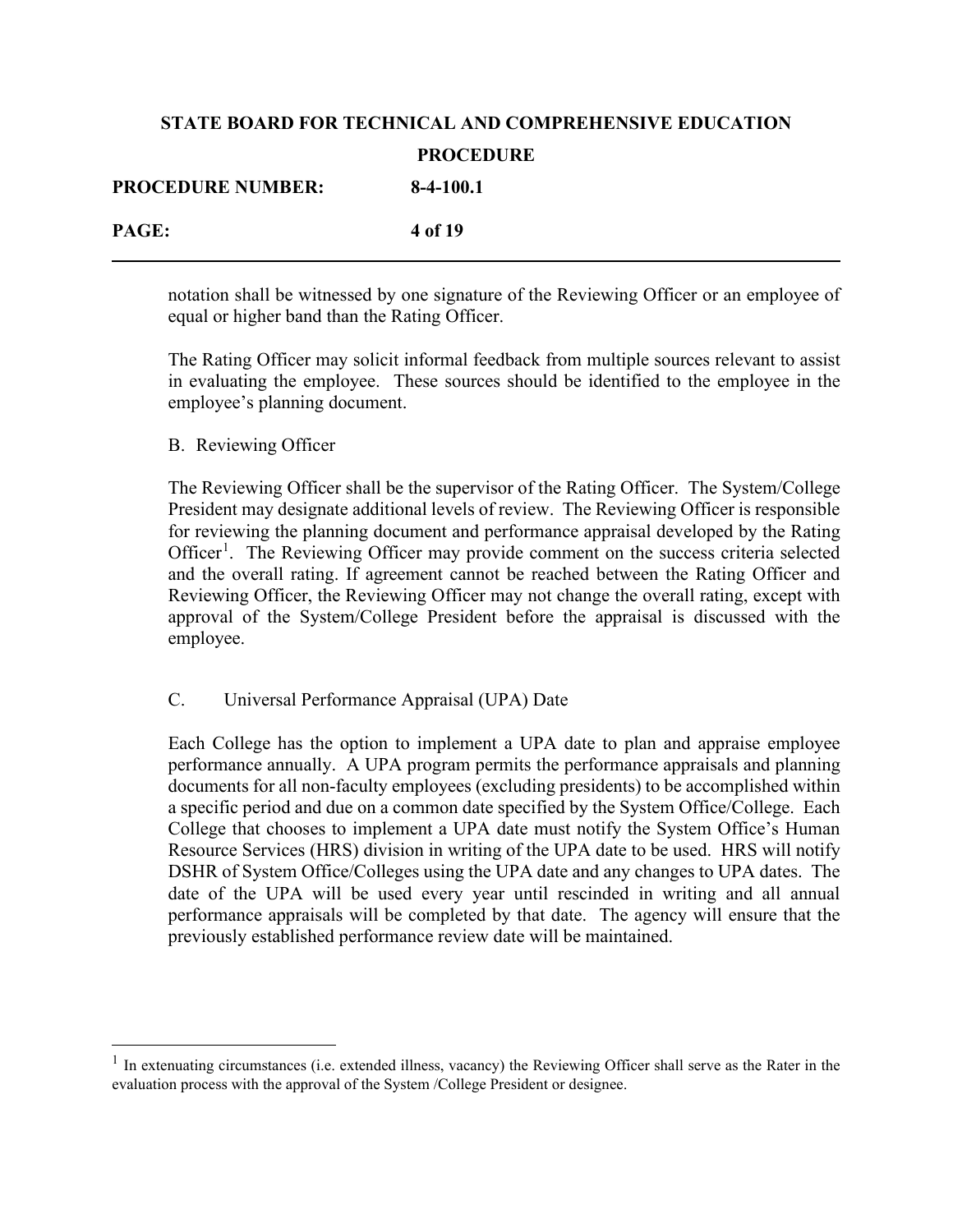| <b>PROCEDURE NUMBER:</b> | $8-4-100.1$ |
|--------------------------|-------------|
| PAGE:                    | 5 of 19     |

- 1. Short Year Appraisal any performance appraisal that evaluates an employee's performance for a period of time less than twelve (12) months. (Exceptions: "trial" period appraisals and "warning notice" appraisals.)
- 2. Short Year Planning Document Any EPMS planning document covering a period of time less than twelve (12) months. (Exception: "trial" period planning documents.)

### 3. Special UPA Date Provisions

The following provisions only apply to short year planning documents and appraisals that occur ninety (90) days prior to a location's UPA date.

- a. If job functions have not substantially changed the planning stage from the previous performance period may apply as the planning stage for the 'short year' performance period.
- b. If job functions have changed from the previous planning stage, then the employee should receive an updated planning stage document.
- c. An employee who does not receive a performance appraisal prior to the end of the 'short year' performance period (prior to UPA date) will receive a "Successful" rating by default.
- d. An abbreviated (i.e. checklist-type) document may be used to evaluate the employee's performance prior to the end of the 'short year' performance period. This abbreviated document should contain an overall appraisal rating for the 'short year' performance period and the levels of performance ratings used on the abbreviated document should correspond to the type levels of performance rating outlined in this procedure as approved by DSHR.

### III. LEVELS OF PERFORMANCE

A. Job Functions (duties plus success criteria), Objectives and the Overall Rating will be evaluated as follows:

UNSUCCESSFUL - Substandard work performance that is below the job requirements and expectations as evaluated according to the success criteria. Before this rating is given, a review process must take place that includes a warning notice of substandard performance and meetings with the employee. (See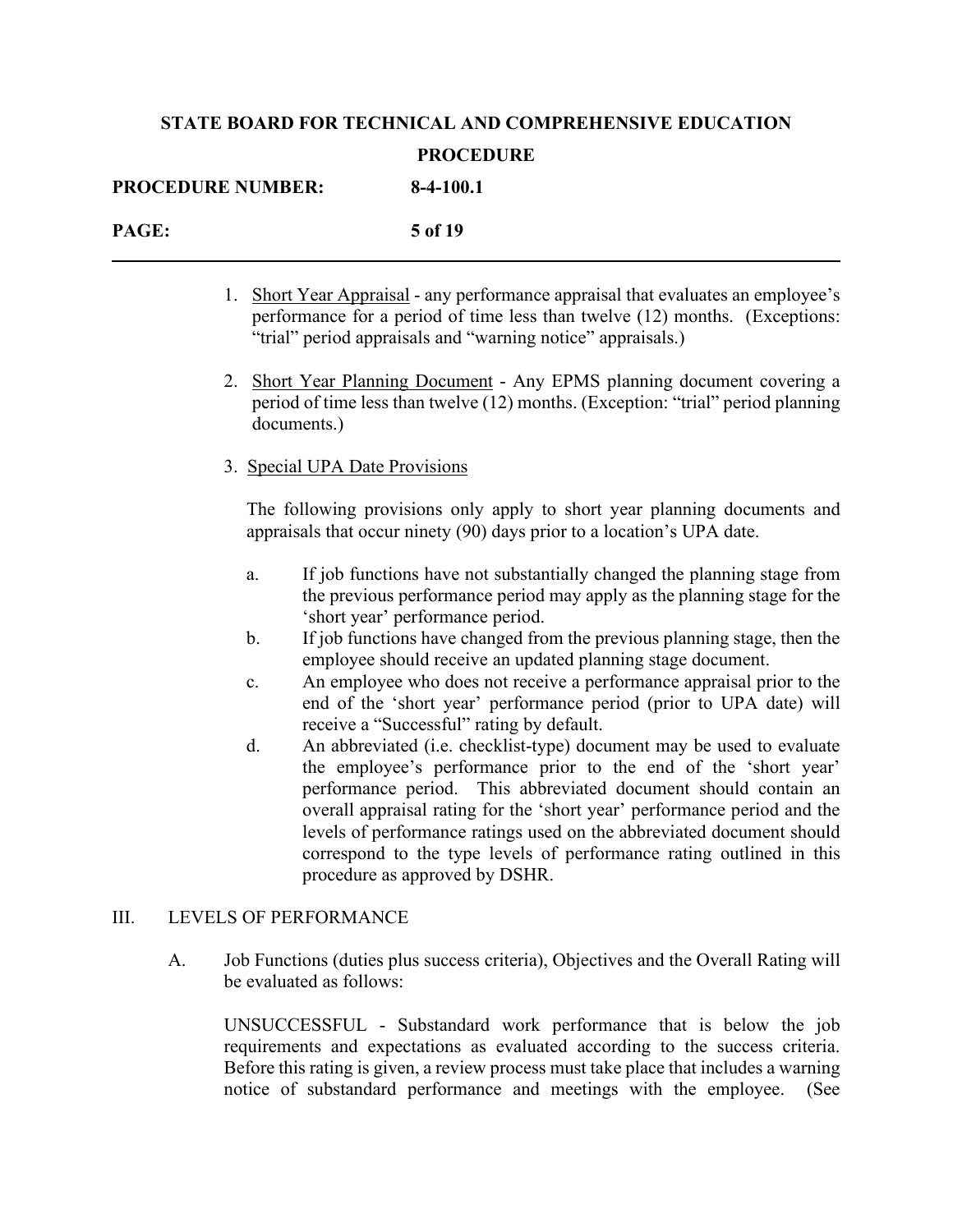| <b>PROCEDURE NUMBER:</b> | $8-4-100.1$ |
|--------------------------|-------------|
| <b>PAGE:</b>             | 6 of 19     |

Substandard Performance, Section V.E.). Any employee who receives an overall rating of "Unsuccessful" must be removed from the position (reassigned, demoted, or terminated).

SUCCESSFUL - Work that meets the expectations and requirements of the assigned position throughout the rating period as evaluated according to the success criteria (see Section IV). Performance may fluctuate during the rating period to include exceeding the job requirements and expectations in some areas.

EXCEPTIONAL - Work that is consistently above the expectations and requirements of the job as evaluated according to the success criteria throughout the rating period. For the Overall Rating, a detailed explanation is required to support a rating of "Exceptional."

B. Performance Characteristics

Performance characteristics, if used, should be evaluated as either "Pass" (meets requirements) or "Fail" (fails to meet requirements). It shall be mandatory for all supervisors or managers to be rated on the managerial performance characteristics.

### IV. EPMS DOCUMENT

#### A. Planning Document

Within six (6) weeks of the beginning of the rating period the Rating Officer and the employee should have a planning conference. The conference will include a review of job functions, objectives (optional) and performance characteristics (optional for non-management employees). Additionally, success criteria should be reviewed for each job function and objective (optional) if used. Job functions and objectives should be updated as necessary for substantial changes in position requirements.

The Rating Officer should initially meet with the employee to discuss the planning document and how it relates to the employee's job functions (and objectives, if used) for the upcoming year. After this discussion, the Rating Officer shall complete the planning document. Prior to discussing the completed planning document with the employee, the Rating Officer will meet with the Reviewing Officer to discuss the planning document. Once the planning document is approved by the Rating Officer and Reviewing Officer, the Rating Officer will meet with the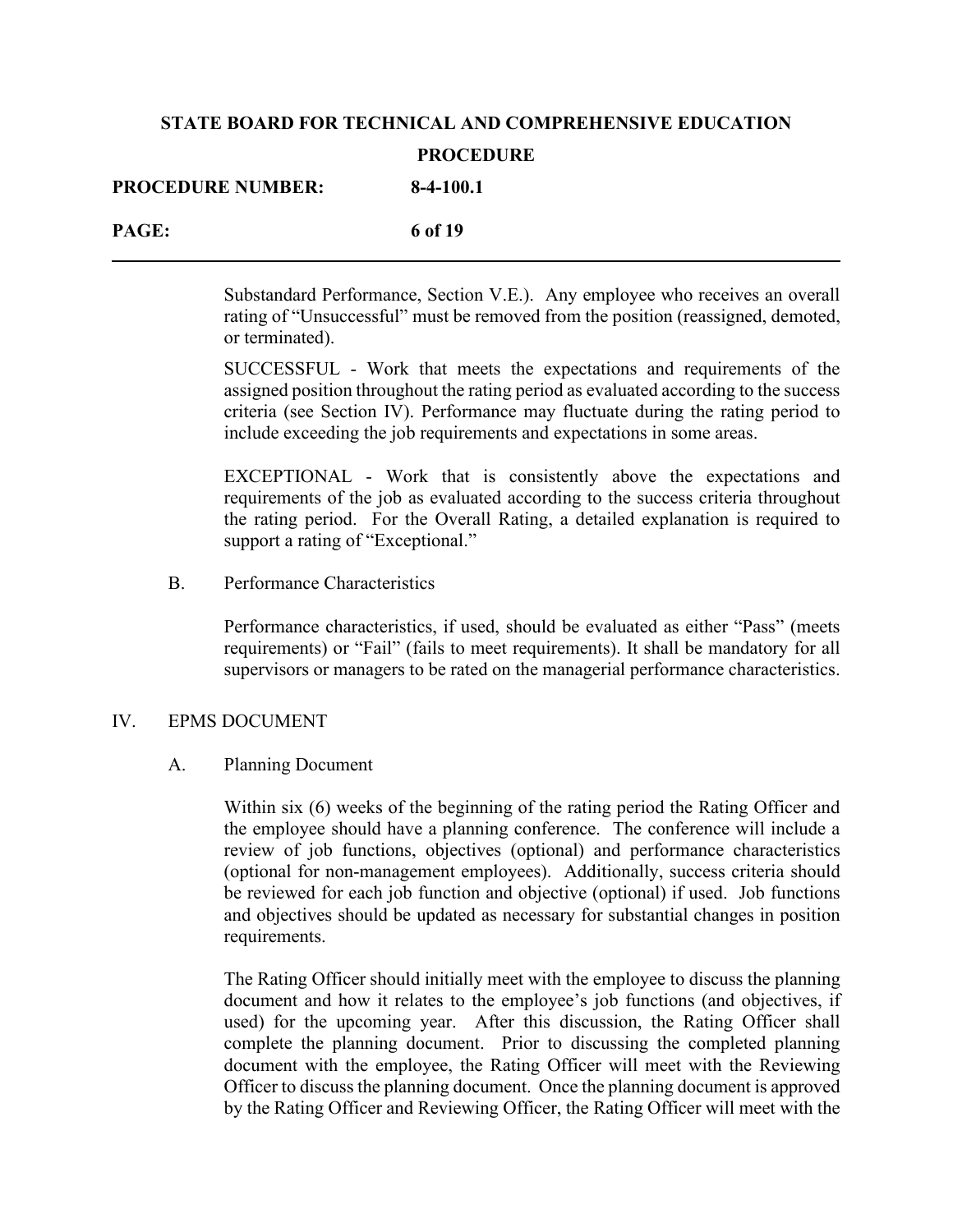| <b>PROCEDURE NUMBER:</b> | $8-4-100.1$    |
|--------------------------|----------------|
| <b>PAGE:</b>             | <b>7 of 19</b> |

employee to review the planning document. It shall be mandatory for all Rating Officers to be evaluated on the timely completion of each employee's planning document and performance appraisal.

Each employee will certify that he/she has reviewed the planning document. In those instances where the Rating Officer and employee cannot agree upon the items in the planning document, the Rating Officer's decision will be final. The employee should be given a copy of the planning document by the Rating Officer so that he/she can reference the criteria during the rating period. Should substantial changes occur to the employee's job during the rating period, the planning document should be modified to incorporate such changes.

B. Success Criteria

Success criteria statements are required and must be defined for each job duty and objective on which an employee is evaluated. Success criteria are statements/explanations of factors that specify the level of performance necessary to obtain a "Successful" rating. Performance characteristics may be alternatively reflected through success criteria.

C. Job Functions

A job function is defined as a job duty plus related success criteria. Job functions are those overall job responsibilities that are unique to a particular position description. Job functions relate specifically to an employee's position, but generally not at a detailed level. The development of job functions is the most critical aspect of developing criteria to evaluate the employee because it is job specific. Therefore, it is imperative that the employee's planning document be current and accurately reflects the duties and responsibilities of the position description. Success criteria must be defined for each job duty.

The Rating Officer will be responsible for developing job functions after discussing the employee's position description with the employee. During the review of the planning document the Rating Officer and employee will have the opportunity to discuss the accuracy of the job functions as they relate to the work performed by the employee. Should the Rating Officer decide to change the job duties to be evaluated, the Rating Officer will in turn modify the employee's planning document and position description to reflect the change; however, if just the success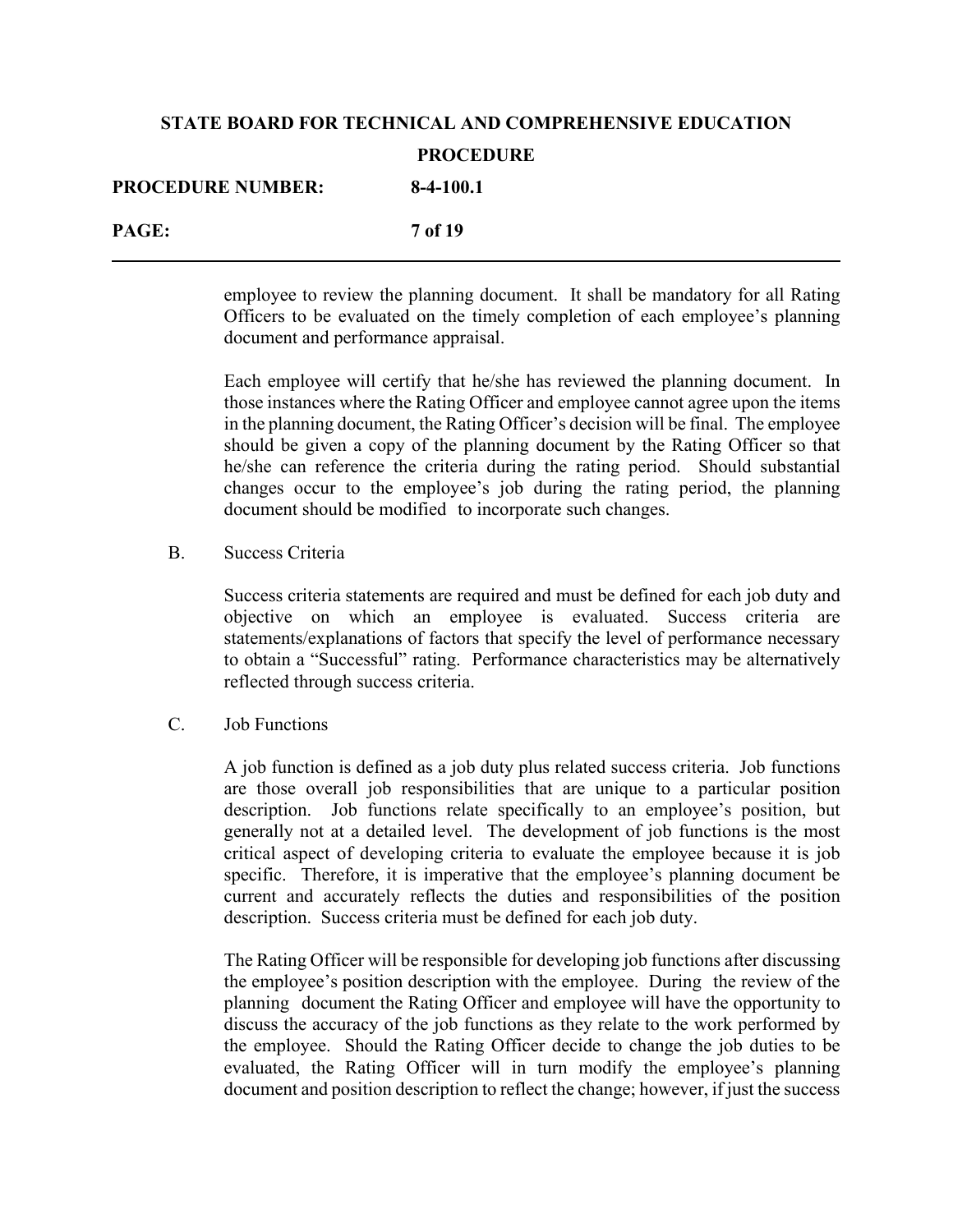| <b>PROCEDURE NUMBER:</b> | $8-4-100.1$ |
|--------------------------|-------------|
| <b>PAGE:</b>             | 8 of 19     |

criteria is changed, only the employee's planning document will be modified to reflect the change. Should the Rating Officer feel that the job functions accurately reflect the areas of responsibility desired in a particular position, no change will be made. In those instances where the Rating Officer and employee cannot agree upon the job functions, the Rating Officer's decision will be final. It shall be mandatory for all Rating Officers to be evaluated on the timely completion of each employee's planning document and performance appraisal.

It is suggested that, for the purpose of the planning document and performance appraisal, no job function should consist of less than ten percent (10%) of the employee's specific job duties. Items of less than ten percent (10%) may be able to be evaluated together with other items. When Rating Officers are having difficulty developing job functions, he/she should consult his/her Human Resources Officer for assistance.

### D. Objectives

Objectives are those specific projects, programs or other nonrecurring issues that should be focused upon by the employee during the rating period. These projects, programs, or other non-recurring activities may be at the direction of the Rating Officer or jointly determined by the employee and Rating Officer.

Assignment of objectives to employees is optional; however, if used, success criteria must be developed for each objective. Objectives may be added or deleted during the rating period. Objectives should only be replaced or deleted if the objectives are no longer important or not a priority to the department. Objectives may be added if the completion date is within the rating period.

Objectives, if used, must be a factor in determining the overall employee performance rating and shall be rated based on the three (3) levels of performance.

E. Performance Characteristics

Performance characteristics may be used to clarify the expectation of the Rating Officer. If used, the performance characteristics selected may only be used as a communication tool to emphasize those items that are important to success in performing the job functions (and objectives, if used) in the planning document. The performance characteristics shall be given no weight in the determination of the overall performance rating. Ratings given on the performance characteristics should be either "Pass" or "Fail." Comments should be made for any ratings of "Fail."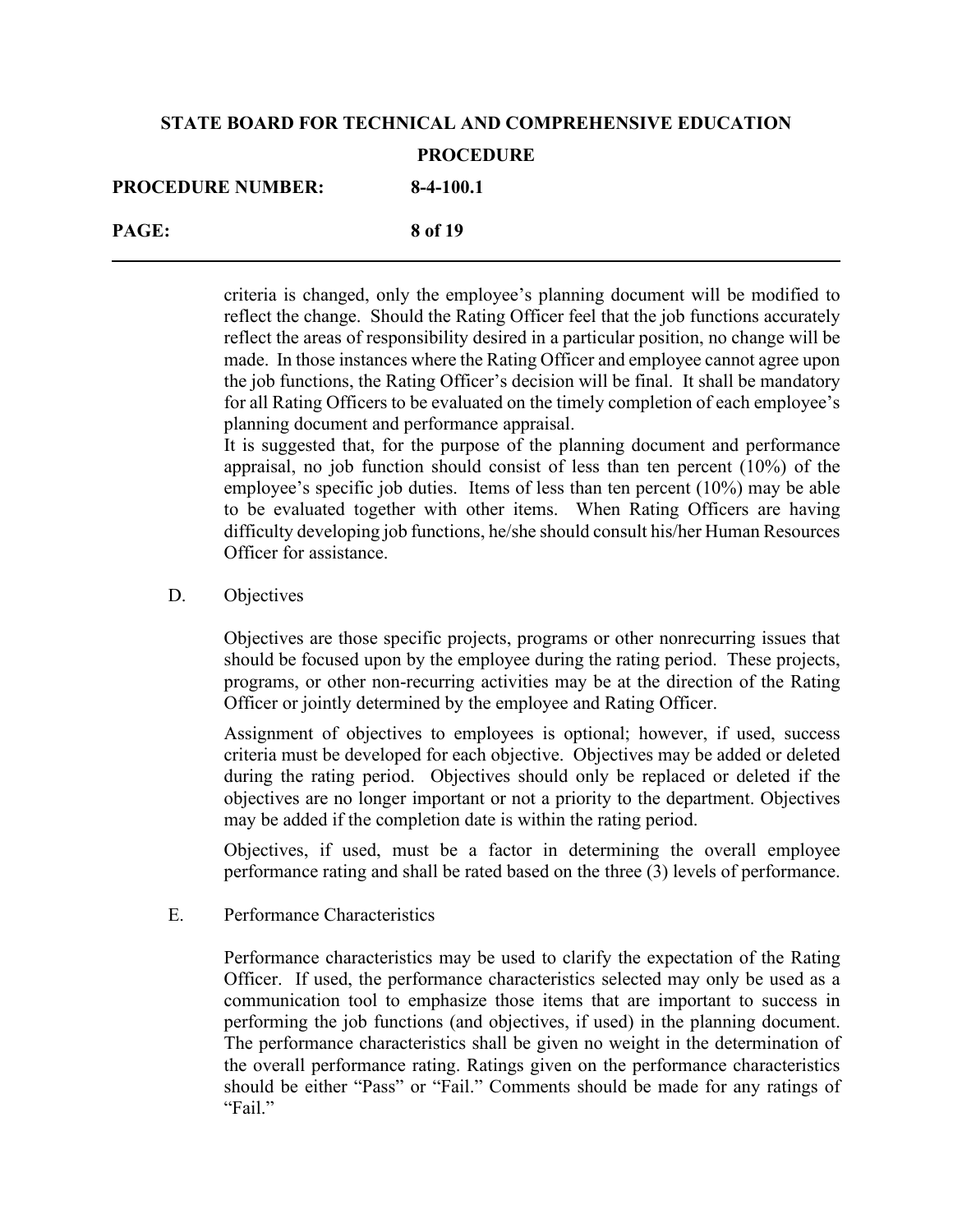| <b>PROCEDURE NUMBER:</b> | $8-4-100.1$ |
|--------------------------|-------------|
| PAGE:                    | 9 of 19     |

In addition to general performance characteristics, management performance characteristics for supervisors and managers are also required. It shall be mandatory for all supervisors or managers to be rated on the managerial performance characteristics. Management performance characteristics are designed to evaluate supervisors and managers on their ability to plan, organize, control, motivate, develop, promote equal opportunity, and complete planning documents, and appraisals. All supervisors will be rated on each assigned management characteristic as either "Pass" or "Fail." Additional management characteristics may be added if they relate specifically to the job.

F. Overall Summary

In the overall summary, the overall rating is determined and space is provided for a Rating Officer to include written comments.

A written justification/rationale is required to be made by the Rating Officer for any employee whose overall performance rating is either "Exceptional" or "Unsuccessful." Written comments are encouraged, but not required, for a "Successful" rating. An employee's strengths and areas with opportunities for improvement relating to his/her performance during the rating period should be noted.

The Rating Officer is encouraged to provide comments recommending actions to be taken by the employee or System Office/College to improve or maintain the employee's performance or potential.

A separate written response may be made by the employee if he/she wishes to express an opinion (agreement or disagreement) regarding the performance appraisal.

### V. TYPES OF PERFORMANCE APPRAISALS

### A. Probationary Performance Appraisal

The performance of each employee who has been given an original appointment shall be appraised prior to the completion of his/her probationary period of state service. The probationary period is the initial working test period of employment in an FTE position with the State of not more than 12 months duration. The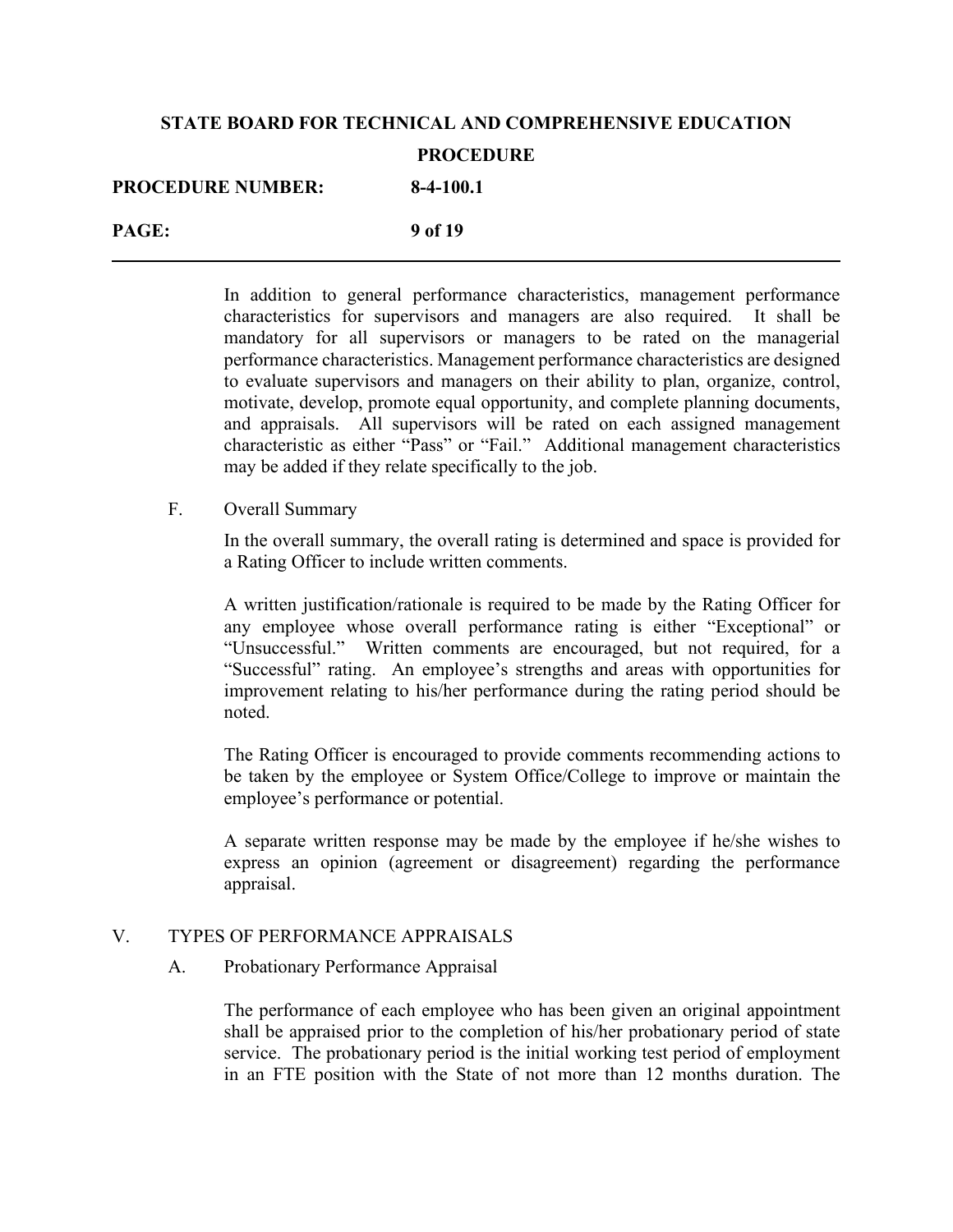## **STATE BOARD FOR TECHNICAL AND COMPREHENSIVE EDUCATION PROCEDURE PROCEDURE NUMBER: 8-4-100.1**

|              | $\mathbf{v}$ . The state |
|--------------|--------------------------|
| <b>PAGE:</b> | 10 of 19                 |

probationary period may not be extended.<sup>[2](#page-9-0)</sup> The probationary review date marks the beginning of a new review period. Failure to complete a performance appraisal prior to the end of the probationary period will by default automatically give the employee a "Successful" performance rating with all rights and privileges of a covered employee and permanent status in the class. Until an employee has successfully completed the probationary period and obtained covered status in the class, the employee has no grievance rights under the State Employee Grievance Procedure Act; therefore, a supervisor is not required to follow the "Substandard Performance Process" prior to terminating a probationary employee. If an employee is not performing satisfactorily during the probationary period, the employee must be terminated before completing the probationary period and becoming a covered employee. The "successful" rating is the equivalent to the "meets" performance rating referenced in the State Employment Grievance Procedure Act.

If the System Office/College has a Universal Performance Appraisal (UPA), after satisfactory completion of the probationary period, a Short Year Planning Document and a Short Year Appraisal may be required to transition the employee to the UPA date.

### B. Trial Period Appraisals

Each covered employee who has been promoted, demoted, reclassified, reassigned or transferred to a position or experiences an unclassified, state title change in which he/she has not held covered status in the class or unclassified state title, shall have the performance review date reestablished six (6) months from the date of the action. The performance review date marks the beginning of a new review period. If an employee does not receive a performance appraisal prior to the six (6) month trial review date, the employee will receive a "Successful" performance rating by default and obtain permanent status in the new classification. The six (6) month trial period may be extended up to ninety (90) calendar days upon written notice of the extension to the employee prior to the end of the initial six (6) month period and the review date shall be advanced for the time period such extension is in effect.

<span id="page-9-0"></span><sup>&</sup>lt;sup>2</sup> Should an employee be promoted, demoted, reclassified or reassigned prior to completing a probationary period, the employee would start a new 12-month probationary period. However, at the agency head's discretion or designee up to six months of continuous satisfactory service in the previous class may be counted toward the employee's probationary period.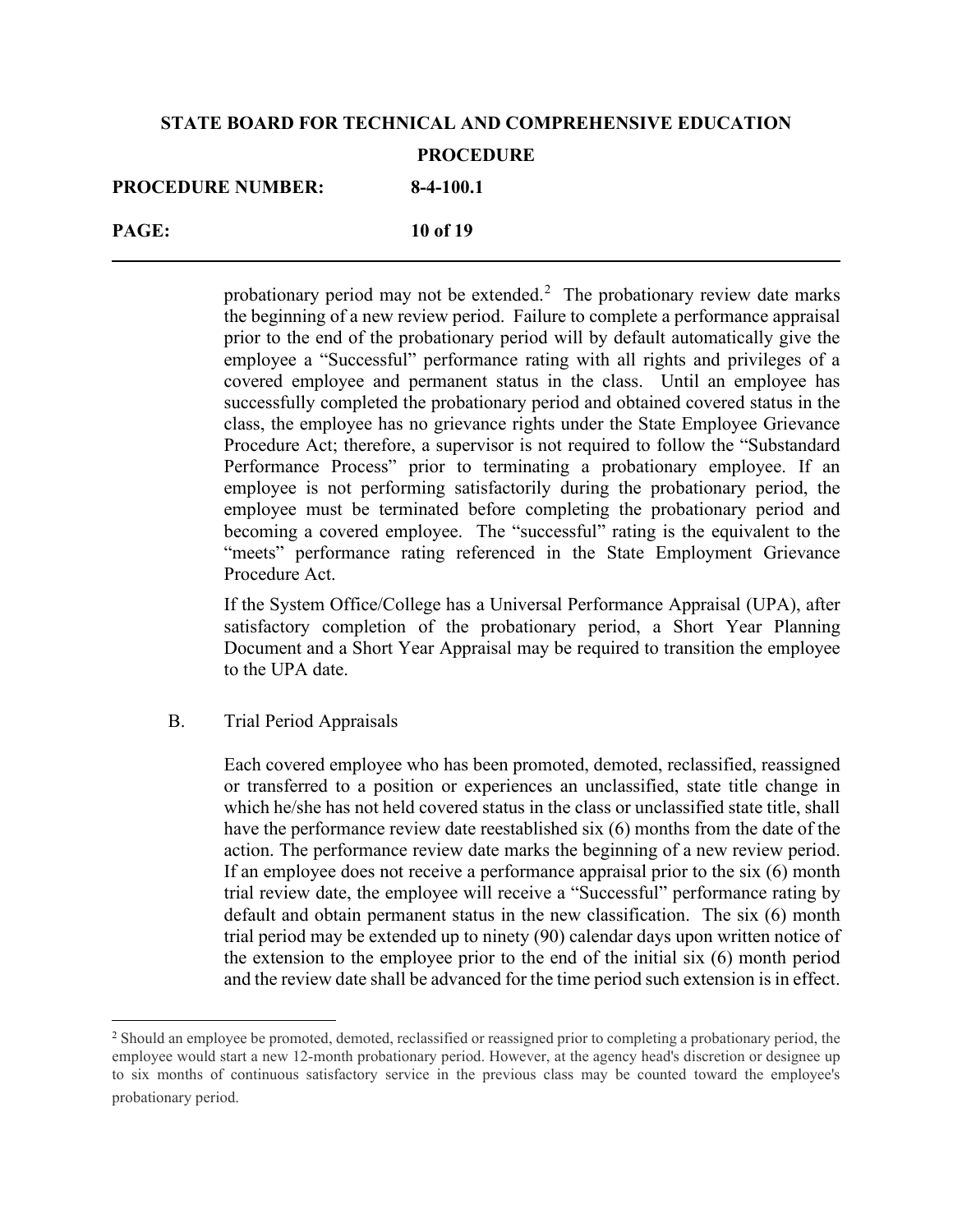# **STATE BOARD FOR TECHNICAL AND COMPREHENSIVE EDUCATION PROCEDURE PROCEDURE NUMBER: 8-4-100.1**

| PAGE: | 11 of 19 |
|-------|----------|

The "Substandard Performance Process" is not required to demote or reclassify downward an employee in trial status to the same class or a class in an equal pay band from which promoted, if the demotion or reclassification occurs within the trial period. The "Substandard Performance Process" is also not required to demote or reclassify downward an employee in a trial status to a class in an equal or higher pay band from which promoted if the demotion or reclassification occurs within the trial period. The employee in trial status may not grieve such demotion. The employee in trial status may not be terminated or demoted to a class in a lower pay band than that from which promoted for performance reasons without following the "Substandard Performance Process."

If the college has a UPA, after satisfactory completion of the trial period, a Short Year Planning Document and a Short Year Appraisal may be required in order to transition the employee to the UPA date.

B. Regular (Annual) Performance Appraisal

All covered employees shall have a regular (annual) performance appraisal no more than ninety (90) calendar days prior to their established review or UPA date. The established review date is the employee's review date as established in accordance with State Human Resources Regulations. The appraisal must be reviewed and discussed with the Reviewing Officer prior to discussion with the employee. The completed document should be forwarded to the Human Resources office at least twenty (20) calendar days prior to the employee's established review or UPA date. If an employee does not receive a performance appraisal prior to his/her established review or UPA date, the employee shall be rated "Successful" by default. The performance review date marks the beginning of a new review period. A covered employee may not be issued an overall "Unsuccessful" appraisal during the annual review period without following the "Substandard Performance Process."

D. Interim Performance Appraisals

An interim performance appraisal is one conducted during the rating period other than a probationary, trial, regular (annual), or short year (if applicable) appraisal. Interim appraisals may be used periodically to call attention to commendable items or areas with opportunities for improvement, to identify serious errors in an employee's overall performance or to simply give the employee feedback. For addressing substandard performance, see Section V,E. below. Interim performance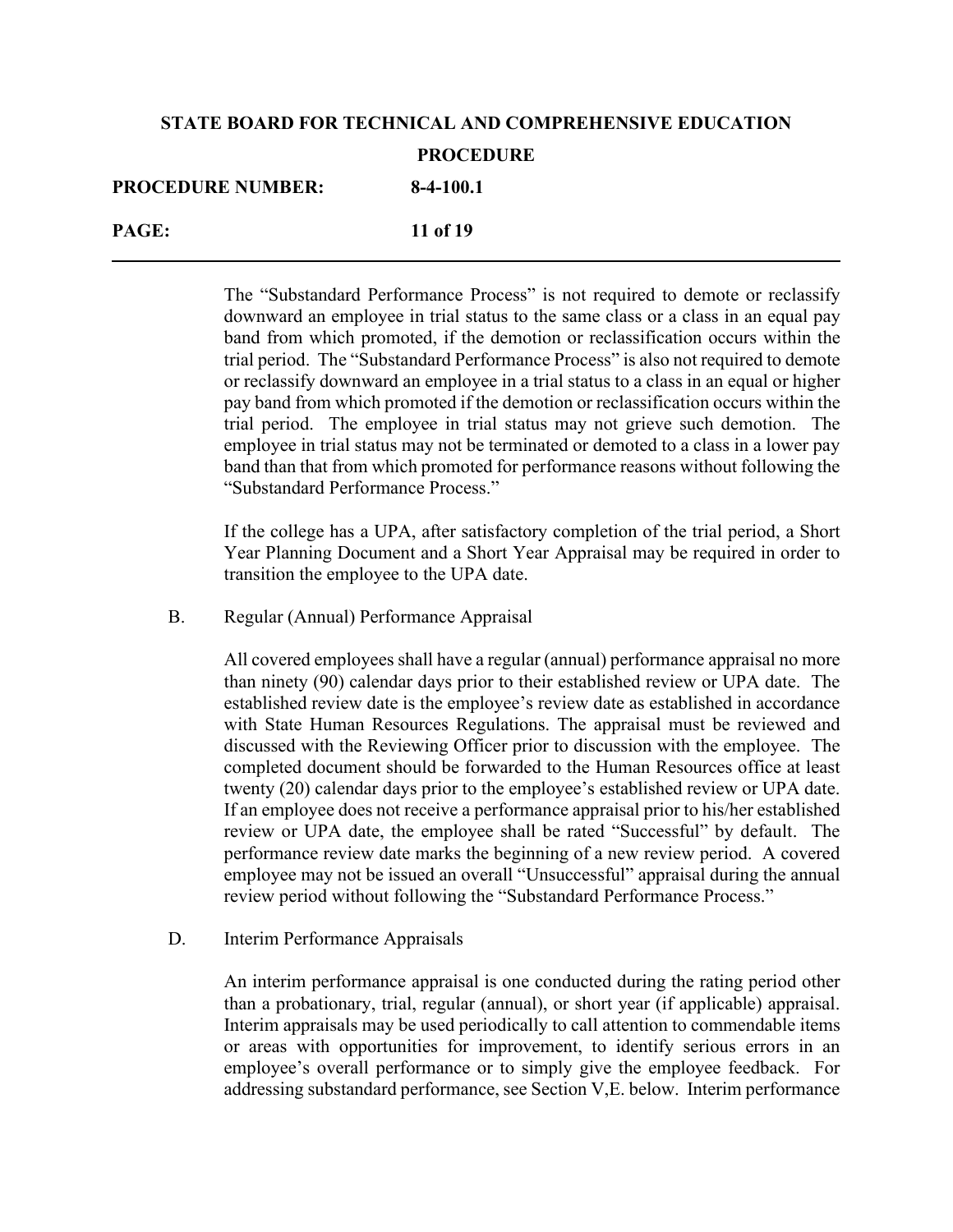| <b>PROCEDURE NUMBER:</b> | $8-4-100.1$ |
|--------------------------|-------------|
| PAGE:                    | 12 of 19    |

appraisals must not be used to calculate retention points for reduction in force purposes.

E. Substandard Performance Process for Covered Employees

Substandard performance is performance that is less than minimum performance requirements and will result in an employee receiving a formal rating of "Unsuccessful" unless improvement is shown. If during the performance period a covered employee is considered "Unsuccessful" in any essential job function and/or objective that significantly impacts performance, the Rating Officer, with approval of the Reviewing Officer, shall provide the employee with a written "Warning Notice of Substandard Performance." In order to ensure that covered employees are given adequate notice of his/her substandard performance and are allowed the opportunity to improve such performance prior to receiving an "Unsuccessful" rating and being removed from the position, the following procedures shall be observed:

- 1. The warning notice shall provide for an improvement period of no less than thirty (30) calendar days and no more than one hundred twenty (120) calendar days.
- 2. Normally, a written warning notice for substandard performance may not extend beyond the employee's established review or UPA date. However, the review date may be advanced to coincide with the "Warning Notice of Substandard Performance" dates.

Should the UPA date roll, and the employee receives a "Successful" or above rating on all essential job functions and/or objectives that significantly impact performance as noted in the warning notice, the employee may require a Short Year Planning Document and a Short Year Appraisal to move the employee back to the UPA date.

- 3. Warning notices of substandard performance shall:
	- a. Be in writing and labeled as a "Warning Notice of Substandard Performance."
	- b. Be addressed to the employee whose performance is in question.
	- c. List job functions/objectives where performance is deficient. Explain the deficiencies and list ways to improve such deficiencies.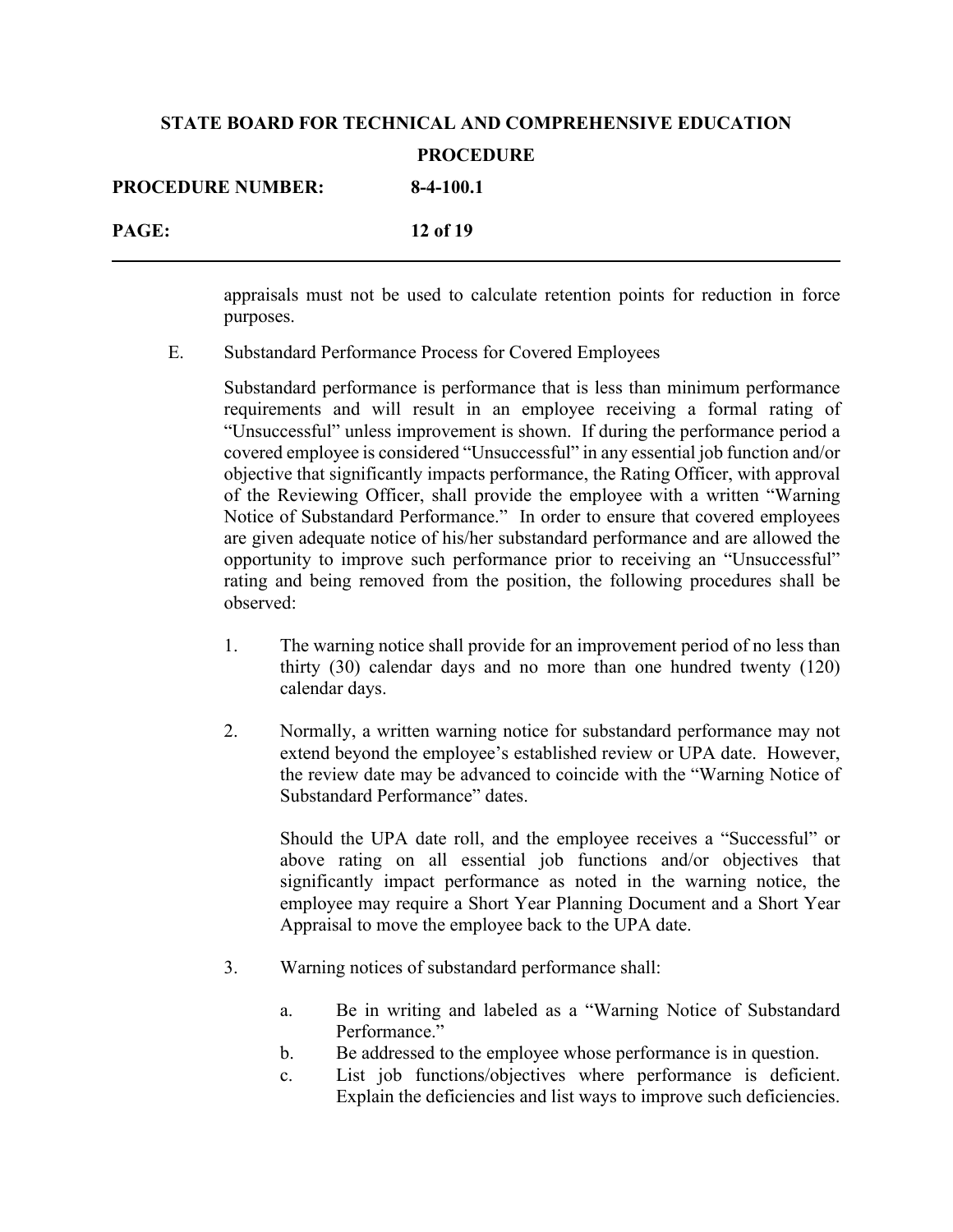| <b>PROCEDURE NUMBER:</b> | 8-4-100.1                                                                                                                                                                                                                                                                                                                                                                                                                                                                                                                                                                                                                             |
|--------------------------|---------------------------------------------------------------------------------------------------------------------------------------------------------------------------------------------------------------------------------------------------------------------------------------------------------------------------------------------------------------------------------------------------------------------------------------------------------------------------------------------------------------------------------------------------------------------------------------------------------------------------------------|
| PAGE:                    | 13 of 19                                                                                                                                                                                                                                                                                                                                                                                                                                                                                                                                                                                                                              |
| d.                       | Specify time periods for improvement and possible consequences if<br>performance is not brought up to standard (reassignment, demotion,<br>or termination).                                                                                                                                                                                                                                                                                                                                                                                                                                                                           |
| e.                       | Be presented to the employee for signature of acknowledgment and<br>placed in the employee's official personnel record. If the employee<br>refuses to sign, the Rating Officer should have an appropriate<br>witness attest to such.                                                                                                                                                                                                                                                                                                                                                                                                  |
| f.<br>g.                 | Include that a rating of "Unsuccessful" shall result if performance is<br>not brought up to standard in the time period specified.<br>Include a plan for meetings to discuss employee progress during<br>warning period.                                                                                                                                                                                                                                                                                                                                                                                                              |
| 4.                       | The Rating Officer must develop a performance improvement plan for<br>approval by the Reviewing Officer. The Rating Officer should include the<br>employee in drafting a performance improvement plan. The performance<br>improvement plan should include a list of ways to improve the deficiencies<br>and other appropriate performance related recommendations. In those<br>instances where the employee does not agree upon the timing and content<br>of the performance improvement plan, the Rating Officer with the approval<br>of the Reviewing Officer, will make the final determination of the content<br>and time period. |
| 5.                       | During the warning period, the employee and the Rating Officer shall have<br>regularly scheduled meetings during which they discuss the employee's<br>Documentation is required to verify that these counseling<br>progress.<br>sessions were held. Copies of this documentation shall be placed in the<br>employee's official personnel record and given to the employee upon<br>request.                                                                                                                                                                                                                                            |
| 6.                       | If the employee's performance is rated "Successful" or above on all<br>functions and/or objectives significantly impacting<br>essential job<br>performance as noted in the written "Warning Notice of Substandard                                                                                                                                                                                                                                                                                                                                                                                                                     |

Performance," by the end of the warning period, employment shall continue. If the employee is rated "Unsuccessful" on any essential job function and/or objective significantly impacting performance as noted in the written "Warning Notice of Substandard Performance," by the end of the warning period, the employee shall be removed from the position immediately (reassigned, demoted, or terminated,).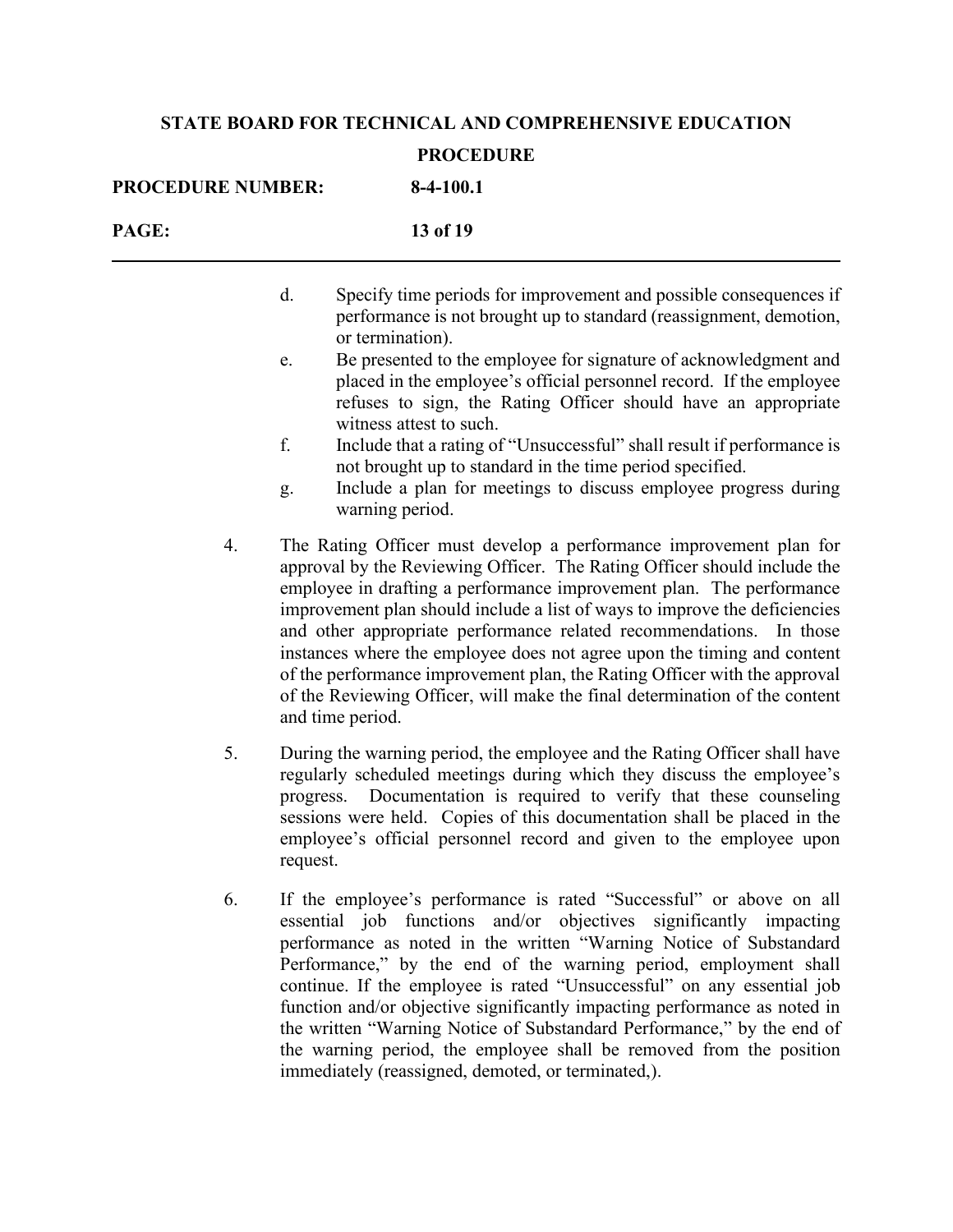| <b>PROCEDURE NUMBER:</b> | $8-4-100.1$ |
|--------------------------|-------------|
| PAGE:                    | 14 of 19    |

- 7. Once a time frame for improving substandard performance has been given, the employee must be rated within that specified time or the employee will receive a "Successful" rating by default.
- 8. If an employee has been issued two warning notices within a 365 day period and performance drops to a substandard level on any essential job function(s) and/or objective(s) that significantly impacts performance for a third time within a 365 day period, the employee shall be removed from the position upon the third occurrence of such substandard performance by issuing the "Unsuccessful" performance appraisal and provided with a letter of reassignment, demotion or termination. Should an employee receive a second warning within a 365 day period, the employee should be provided notice of the possible consequences should performance deteriorate again. A warning notice is not required on the third occurrence within a 365 day period.
- 9. The substandard performance process is not required to demote or reclassify downward an employee in a trial period to the same class or a class in an equal or higher band from which promoted, if the demotion occurs within the trial period. An employee in his/her trial period may not grieve such demotion through the grievance process. The employee in a trial period, however, may not be terminated or demoted to a lower banded class than that from which promoted due to performance reasons, without following the substandard performance process.
- 10. The substandard performance process above is not required to terminate the employment of a probationary employee.
- F. Review Date Changes

An employee's performance review date shall be changed for the following reasons:

- 1. An employee who is in trial status and has had the trial period extended shall have the performance review date advanced up to 90 calendar days for the time period such extension is in effect.
- 2. An employee on approved leave with or without pay for more than thirty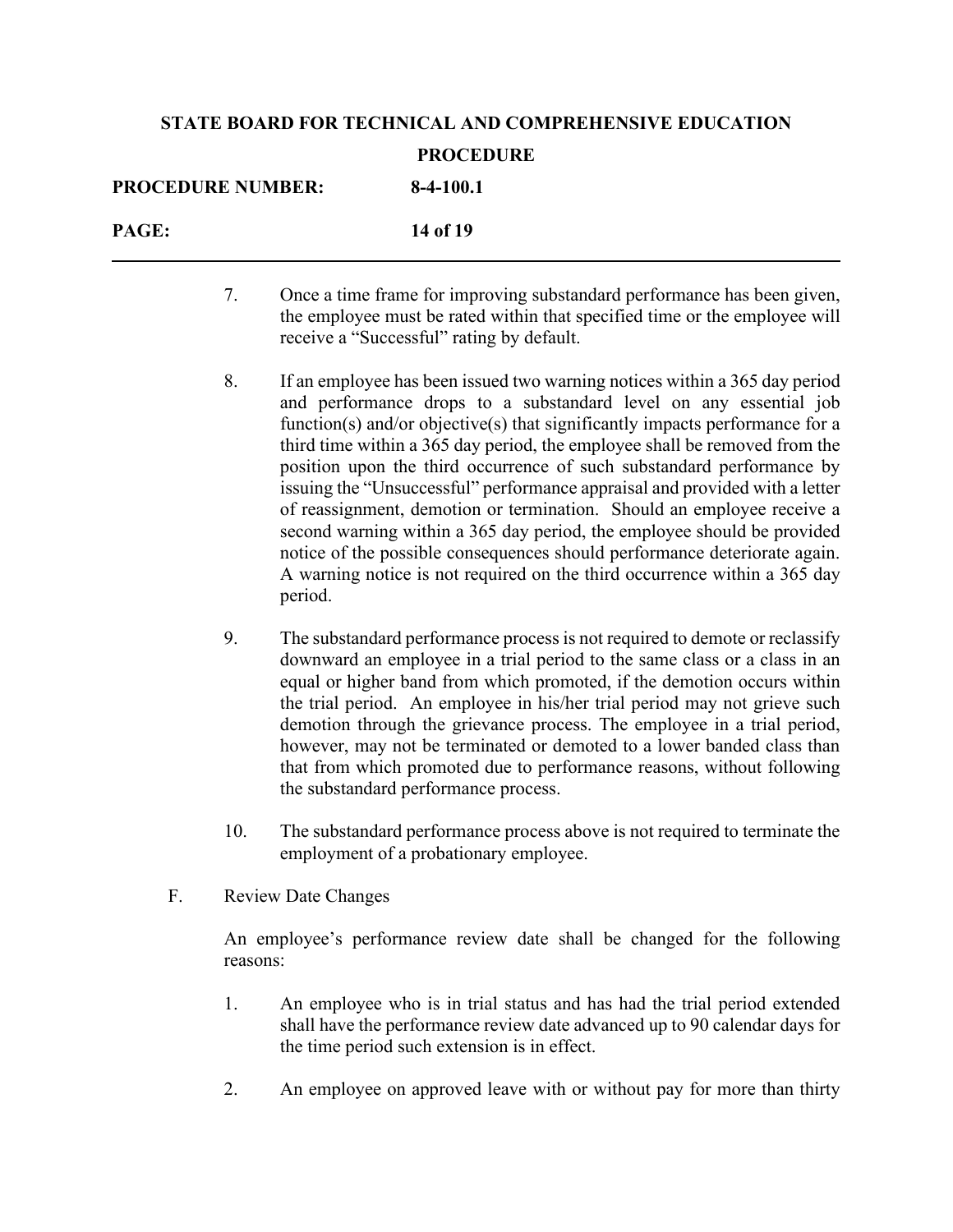| <b>PROCEDURE NUMBER:</b> | $8-4-100.1$ |
|--------------------------|-------------|
| PAGE:                    | 15 of 19    |

(30) consecutive work days shall have his or her established review or UPA date advanced one calendar day for each calendar day on leave, not to exceed ninety (90) calendar days after those first thirty (30) workdays, if the normal review date occurs within the period of approved absence

3. A covered employee who within thirty (30) calendar days of his established review or UPA date receives a "Warning Notice of Substandard Performance" shall have the established review or UPA date advanced to coincide with the "Warning Notice of Substandard Performance" dates.

Should the review date advance and the College has a UPA date, a Short Planning document and Short Year Appraisal may be required to transition the employee to the UPA date.

### G. Other Options

- 1. A team evaluation may be substituted for individual performance appraisals.
- 2. The System Office/College may establish a numerical weighting system for evaluating employees.
- 3. The System Office/College may link the employee's performance appraisal to the appropriate work unit's mission, objectives, or training plans. When used, written statements of such mission, objectives, and/or training plans should be provided to the employee.
- 4. Before implementation, items 1, 2, or 3 above must have an implementation plan and policy reviewed by the Vice President of Human Resource Services of the System Office and item 1 must be approved by DSHR to ensure compliance with state regulations.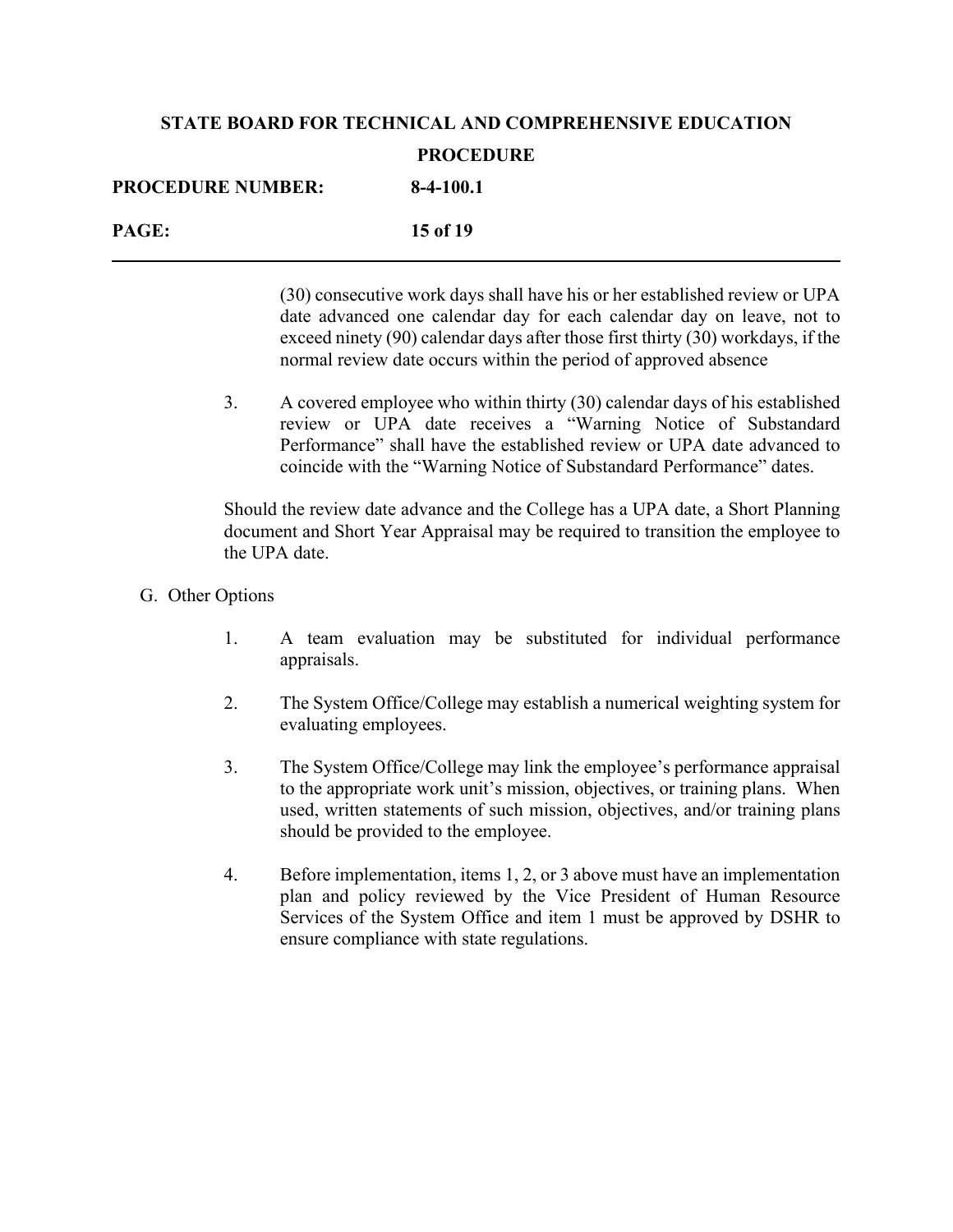**PROCEDURE NUMBER: 8-4-100.1**

**PAGE: 16 of 19**

### **ADDENDUM #1**

### GENERAL PERFORMANCE CHARACTERISTICS

This addendum provides supervisors and employees with a list of general performance characteristics and definitions if they are used in the process of defining or clarifying supervisory expectations.

### FUNCTIONAL QUALITIES

- 1. Technical Competence Possesses necessary knowledge and skill to effectively perform duties and applies this knowledge appropriately.
- 2. Self-Management Works with minimal supervision, manages own time effectively, maintains control on all current projects/responsibilities and follows up on all relevant issues.
- 3. Job Knowledge Possesses necessary familiarity with assigned position and follows appropriate procedures.
- 4. Quantity of Work The extent to which the employee produces an amount of acceptable work in order to meet schedules over which he/she has control.
- 5. Quality of Work The extent to which the employee neatly, thoroughly, and accurately completes job assignments according to established quality standards. Continuously improves quality of work.
- 6. Problem Analysis Able to identify problems and relevant issues and breaks problems into components. Sees relationships and alternative solutions and arrives at sound conclusions through logical process.
- 7. Accuracy of Work The degree to which the employee makes minimum mistakes or errors that require correction.
- 8. Time Management Employee reports for work promptly and effectively and efficiently uses time to accomplish job tasks.
- 9. Safety Follows established safety practices and corrects unsafe work practices.
- 10. Responsibility Asks for work after completing assignments and does not make excuses but addresses problems squarely. Offers action plans to resolve problems.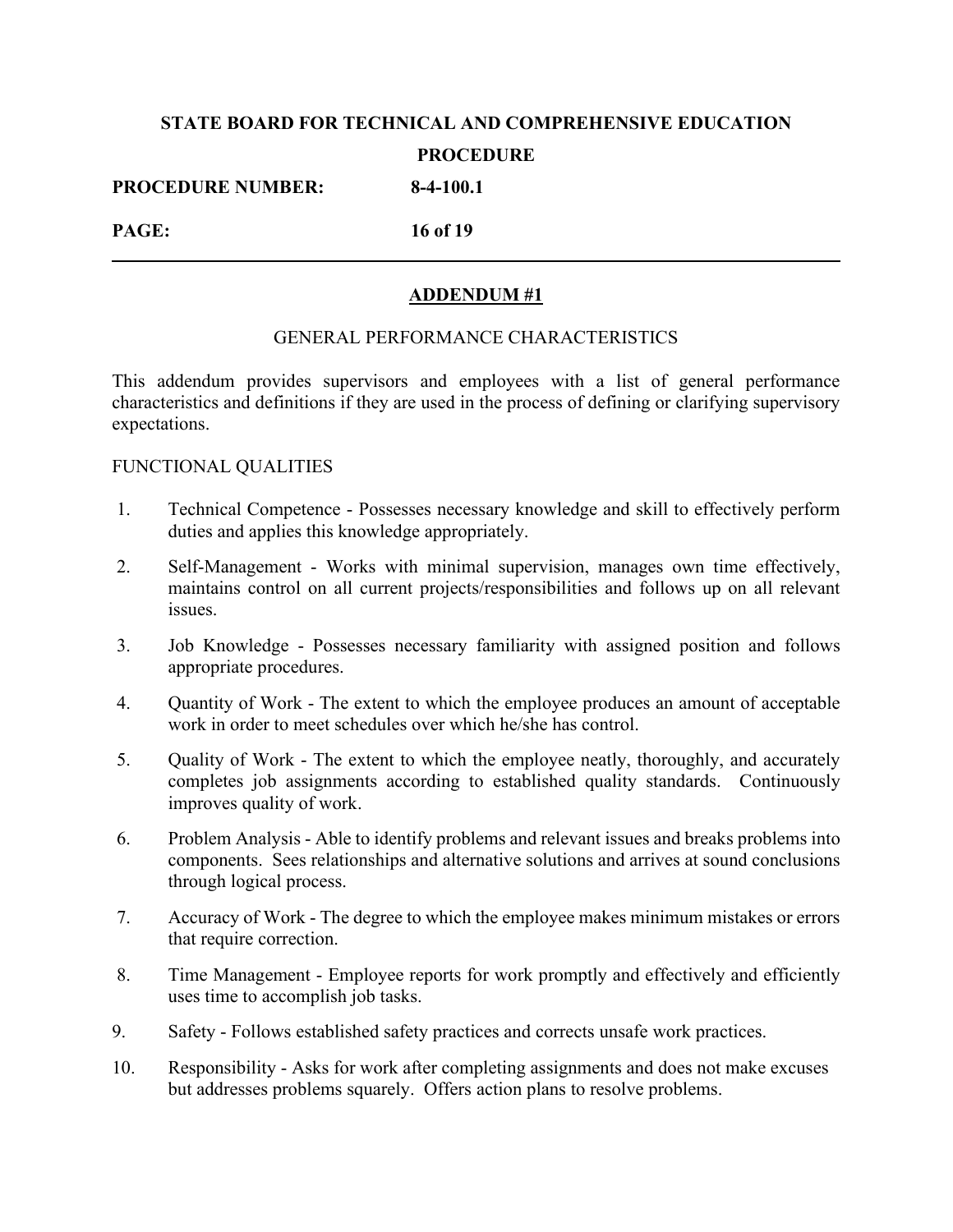| <b>PROCEDURE NUMBER:</b> | $8-4-100.1$ |
|--------------------------|-------------|
| <b>PAGE:</b>             | 17 of 19    |

11. Concentration - Able to put aside distractions and stays with a job until complete. Able to stick to assignments and gets results in spite of difficulties.

### PERSONAL QUALITIES

- 12. Judgment Reasons, compares, understands, and thinks rationally on the job. Makes quality work related decisions based on sound conclusions and separates facts from opinions.
- 13. Leadership Reliable in guiding others to the accomplishment of objectives/responsibilities, development of teamwork, and the resolution of conflict/problems.
- 14. Initiative Starts assignments without prompting and independently contributes ideas and projects. Sees and acts upon new opportunities. Thinks and acts independently and promptly addresses problems.
- 15. Dependability Meets work schedules and fulfills job responsibilities and commitments. Consistently meets deadlines and follows instructions.

### INTERPERSONAL QUALITIES

- 16. Acceptance Gains confidence of others and earns respect of subordinates, peers, and superiors. Values diversity and respects opposing opinions
- 17. Teamwork Works effectively and cooperatively with others to achieve organizational goals. Demonstrates responsiveness to organizational needs.
- 18. Adaptability Adapts to job or organizational changes. Readily accepts new responsibilities and assignments.
- 19. Communication Presents clear and accurate information (both verbally and written) to peers, leaders, and customers.
- 20. Service Excellence Effectively anticipates and meets the needs of those served by continually assessing performance.
- 21. Listening Skills Asks meaningful questions and actively listens before offering comments.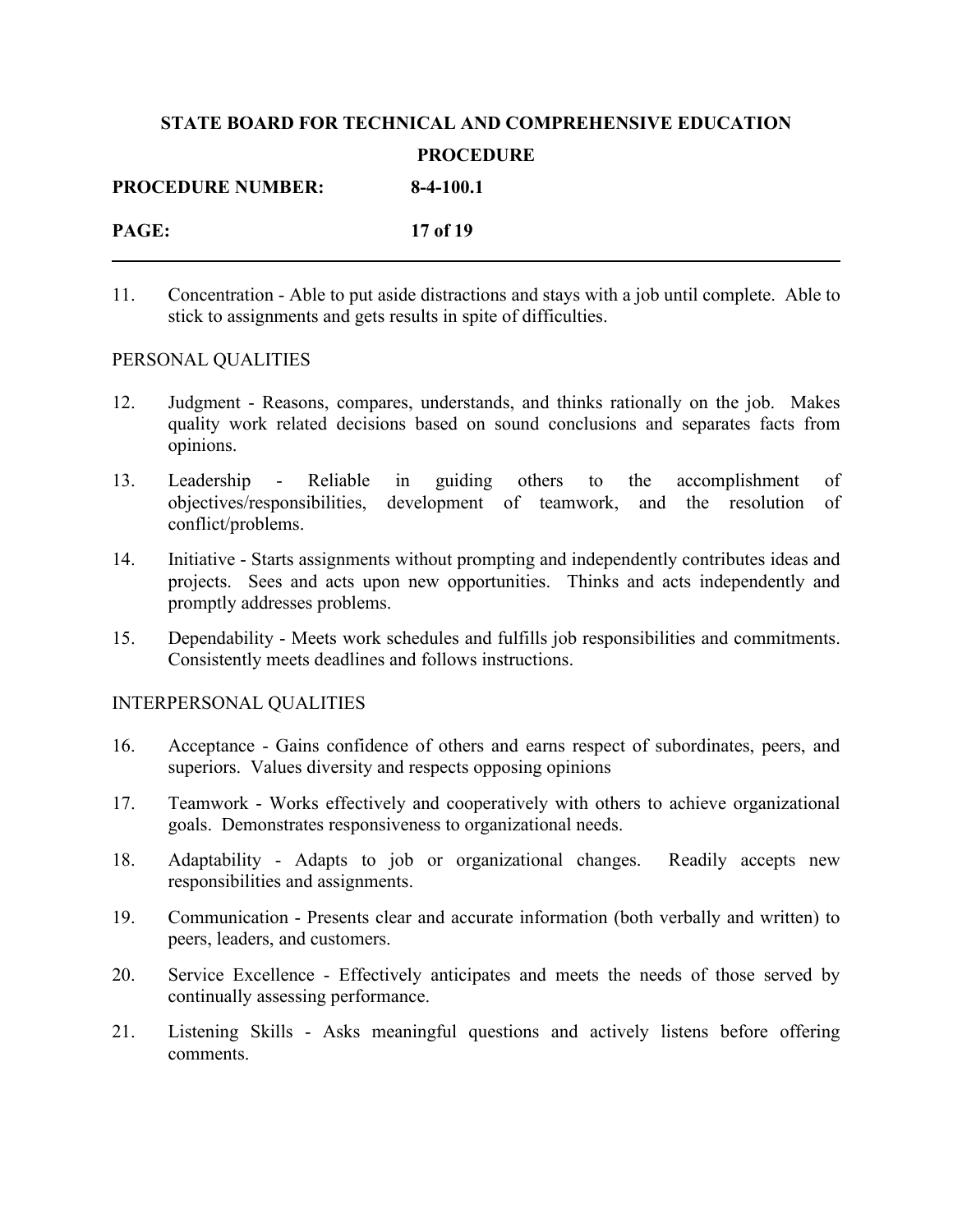**PROCEDURE NUMBER: 8-4-100.1**

**PAGE: 18 of 19**

### **ADDENDUM #2**

### ADDITIONAL PERFORMANCE CHARACTERISTICS FOR MANAGERS

This addendum provides a list of required additional performance characteristics (with definitions) for those persons in managerial and supervisory positions. These required additional managerial performance characteristics should be included on the planning document.

### MANAGEMENT CHARACTERISTICS

### MANAGEMENT QUALITIES

1. Planning and Organizing

Establishes a course of action for meeting an objective. Allocates resources and personnel for best effect and within budget limits. Develops schedules for activities and projects. Sets and observes priorities in order to avoid backlogged work. Effectively matches short term goals to contribute toward longer range plans.

2. Controlling

Monitors and facilitates employees' activities; establishes and maintains effective procedures to monitor and control activities within the employees' responsibilities.

3. Delegating

Allocates responsibilities to employees to help develop their career potential. Uses staff members effectively by delegating decision making and other responsibilities to the appropriate employee(s). Provides clear instructions and leadership so delegated tasks are properly completed. Monitors the progress and results of delegated assignments and keeps informed of developments in area of responsibility. Where appropriate, establishes and empowers teams to improve work systems and processes.

4. Motivating

Creates an organizational climate and work environment in which employees can perform to the best of their abilities. Establishes employee motivation by giving employees timely and regular recognition and feedback for work performed. Ensures that employees are aware of the possibility of advancement and growth. Develops a sense of trust and responsibility.